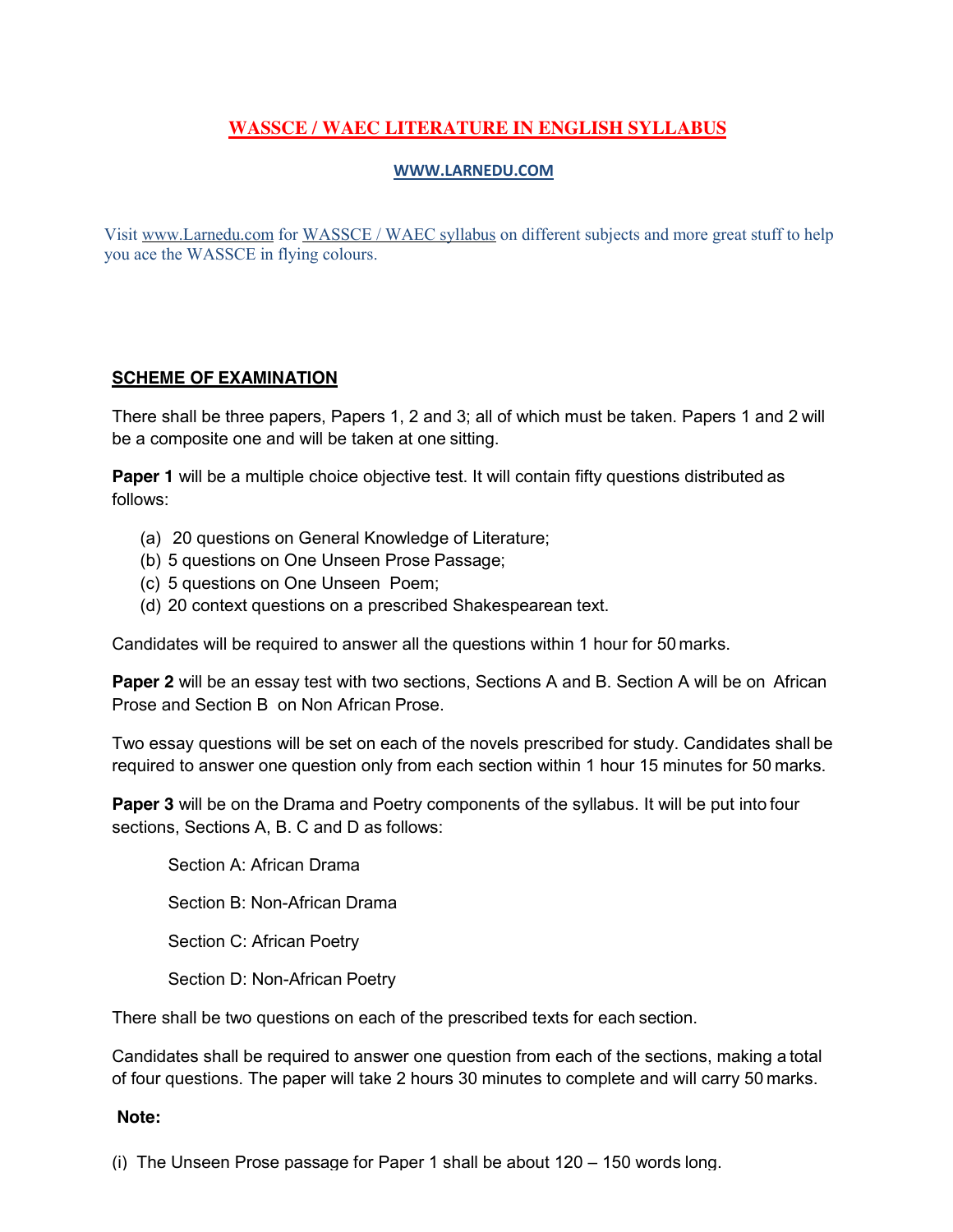(ii) Only context questions shall be set on the Shakespearean text. The context questions will test such items as theme, characterization, style and setting in the Shakespearean text.

(iii) No essay question shall be set on the Shakespearean text.